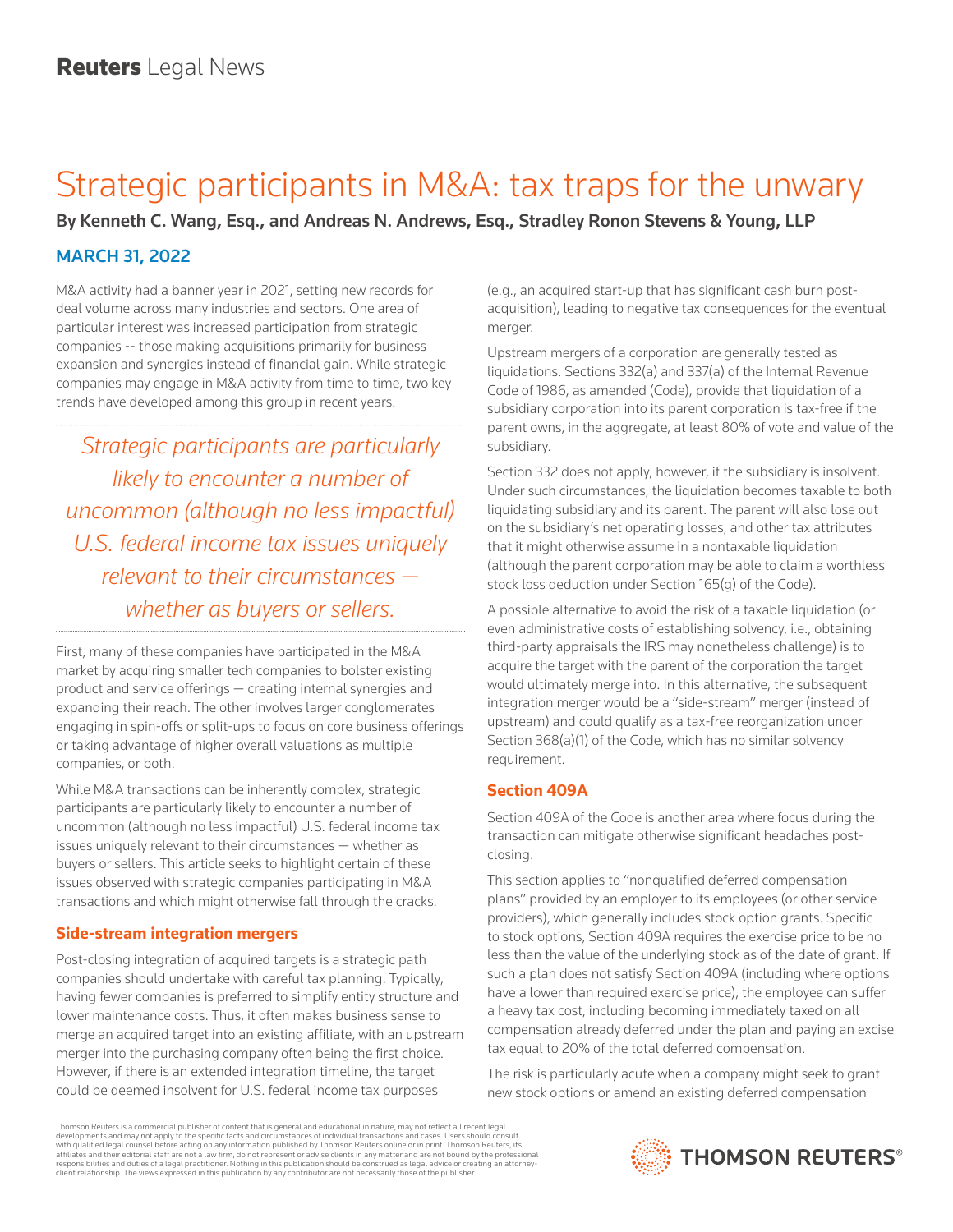plan before an acquisition. On the eve of the sale, the fair market value of the company's stock typically increases significantly. If new grants or amendments are made relying on old valuations, such actions would most likely violate Section 409A.

This issue can be difficult for a strategic buyer to navigate because the incidence of the tax is borne by the target company's employees — people with whom the buyer wants to build positive relationships and integrate into its organization long-term.

While a buyer cannot remedy a past Section 409A violation after the fact, the impact on the target's employees can be mitigated if discovered prior to closing. For instance, a buyer could require a portion of the purchase price to be redirected to the target company for further distribution to the affected employees to offset their Section 409A tax costs.

Regardless of the remedy selected, it should go without saying that any pre-sale alternative should be more palatable than a surprise conversation with the management team of a newly acquired subsidiary.

## **Unified loss rules**

Sales of existing businesses can also trigger unexpected tax issues for the strategic companies disposing of these businesses. Not being caught unaware is especially important for strategic companies — not only to avoid potential indemnity claims but, perhaps even more importantly, also to maintain good relations and reputation among peers they might repeatedly transact with.

If the seller is a U.S. consolidated group, one unique risk is the unified loss rule in Treasury Regulations Section 1.1502-36 ("ULR"). The ULR is intended to prevent two situations. The first is where a consolidated group might recognize a noneconomic loss on the sale of a subsidiary. This can occur when a subsidiary of a consolidated group sells its inside assets and recognizes a taxable gain. Under the Treasury Regulations governing consolidated groups, gain recognized on the subsidiary's asset sale would increase the tax basis of the subsidiary's stock. If the consolidated group then disposes of the subsidiary's stock, it would recognize either less taxable gain on the stock sale or even a loss as a result of the increased stock basis. Such reduced gain (or recognized loss) is considered a noneconomic loss by the ULR.

The other situation the ULR seeks to prevent is when members of a consolidated group (including the former subsidiary) might obtain more than one tax benefit from a single economic loss. A classic example is when a group first disposes of a subsidiary via stock sale and recognizes a loss on that sale. After the stock sale, if the subsidiary has a high tax basis in its assets that exceed the value of the assets, it could subsequently sell those assets and generate a second tax loss.

In such situations, the ULR will make certain adjustments to the tax basis of the transferred shares and attempt to eliminate any such stock loss. If the stock loss remains after these adjustments, the inside tax attributes of the transferred subsidiary will be reduced in the following order until the potential for loss duplication

is eliminated: (1) capital loss carryovers; (2) net operating loss carryovers; (3) deferred deductions; and (4) asset tax basis.

This attribute reduction can be avoided if the selling group makes an affirmative election and forgoes its stock loss. On the one hand, purchasers are rarely happy about acquiring a company with reduced tax attributes, but, on the other hand, tax benefits of any forgone stock loss could be meaningful for the seller.

*A pre-sale taxable transfer of a historic business to a new holding structure can result in any associated basis step-up being non-amortizable often a significant loss of potential tax benefits for the buyer.*

Savvy purchasers are likely to inquire during diligence whether the ULR might apply and, if so, ask the seller to forgo its stock loss to preserve inside tax attributes. Whether such a trade-off might be worthwhile can be an important business decision, and sellers should be familiar with the potential impact of this rule to make informed decisions.

#### **Section 197 anti-churning**

Finally, sellers of any businesses that include pre-1993 intangibles should be aware of the potential for losing significant tax benefits due to pre-sale restructuring. In general, the tax basis of intangible assets, including goodwill, may be amortized under Section 197 of the Code, assuming the intangible was not self-created or otherwise excluded. However, one of the exclusions to amortization is the so-called "anti-churning" rule in Section 197, and it can be unintentionally triggered in the course of a sale.

The anti-churning rule disallows amortization of any intangibles that were acquired after Aug. 10, 1993, and held by the taxpayer or a related party (as specially defined for this purpose) between July 25, 1991, and Aug. 10, 1993. Unfortunately, the anti-churning "taint" is not limited to the value or tax basis of the subject intangible as of Aug. 10, 1993, but will also apply to any subsequent increase in value or tax basis (historic goodwill is particularly susceptible). Thus, a pre-sale taxable transfer of a historic business to a new holding structure can result in any associated basis step-up being nonamortizable — often a significant loss of potential tax benefits for the buyer.

To avoid triggering the anti-churning rule, a buyer could directly acquire the business via asset purchase (without any initial internal transfer by the seller), or acquire the business in stages, e.g., the buyer purchases the new holding structure first, and the holding structure then acquires the business via a subsequent asset purchase.